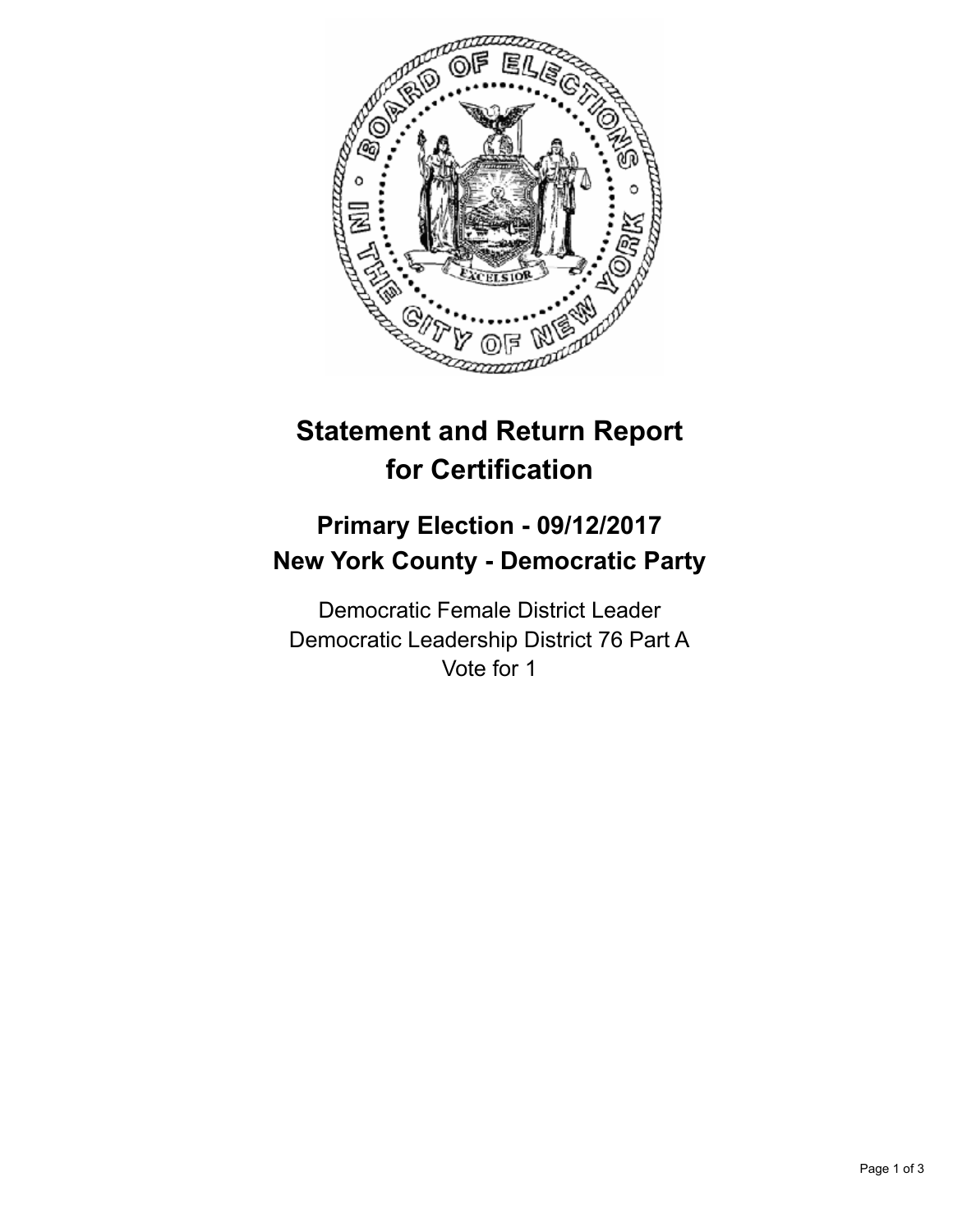

## **Assembly District 76**

| PUBLIC COUNTER                                           | 3,995          |
|----------------------------------------------------------|----------------|
| <b>MANUALLY COUNTED EMERGENCY</b>                        | 0              |
| <b>ABSENTEE / MILITARY</b>                               | 148            |
| <b>AFFIDAVIT</b>                                         | 28             |
| <b>Total Ballots</b>                                     | 4,171          |
| Less - Inapplicable Federal/Special Presidential Ballots | 0              |
| <b>Total Applicable Ballots</b>                          | 4,171          |
| <b>ESTHER BERNHARD YANG</b>                              | 1,352          |
| <b>JILL EISNER</b>                                       | 2,026          |
| MADELAINE D. PIEL (WRITE-IN)                             |                |
| MATILDA PURITZ (WRITE-IN)                                | 1              |
| NICOLE KRIST (WRITE-IN)                                  |                |
| UNATTRIBUTABLE WRITE-IN (WRITE-IN)                       | $\overline{2}$ |
| UNCOUNTED WRITE-IN PER STATUTE (WRITE-IN)                | 1              |
| <b>Total Votes</b>                                       | 3,384          |
| Unrecorded                                               | 787            |